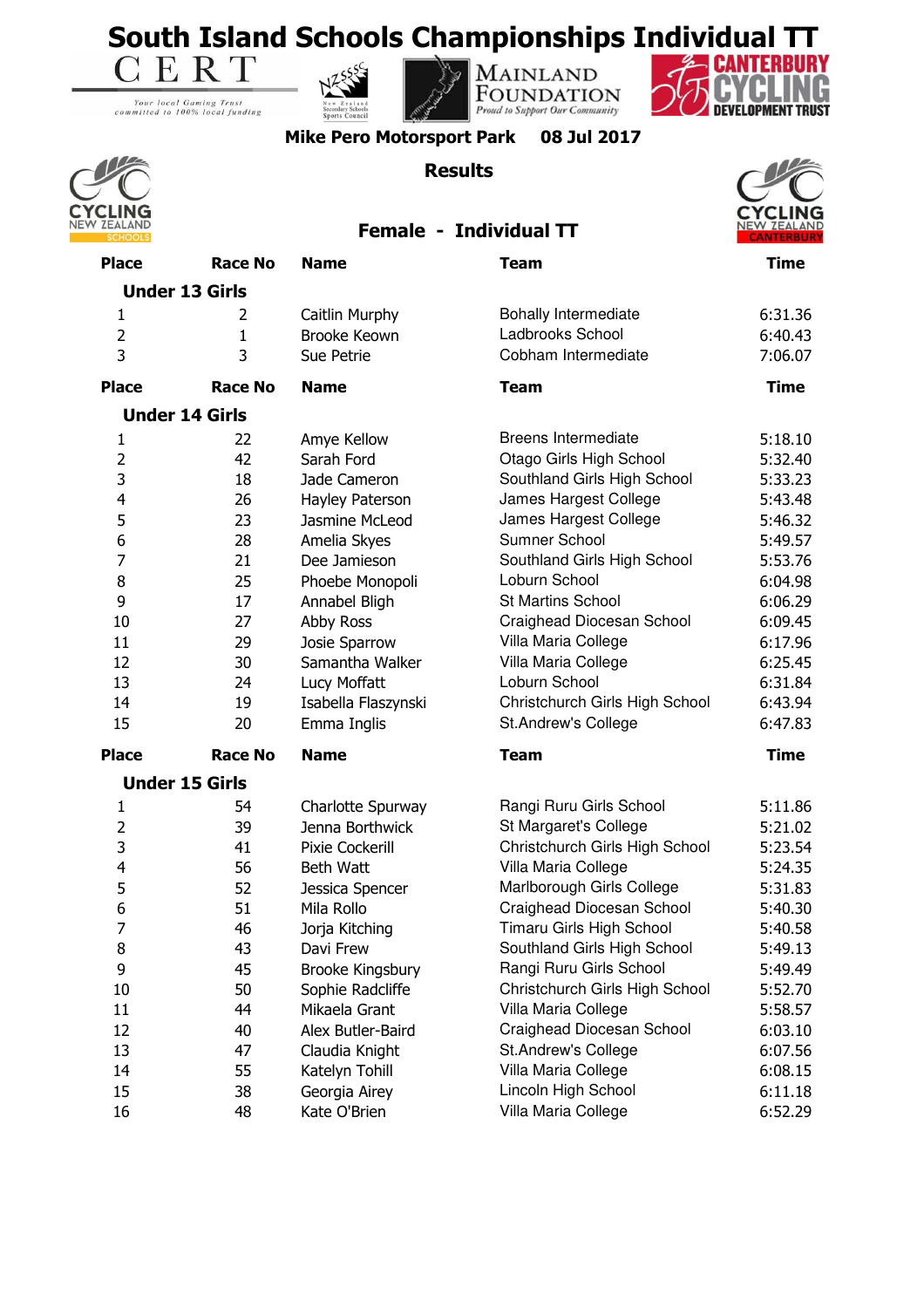| <b>Place</b>   | <b>Race No</b>        | <b>Name</b>                  | <b>Team</b>                                           | <b>Time</b> |
|----------------|-----------------------|------------------------------|-------------------------------------------------------|-------------|
|                | <b>Under 16 Girls</b> |                              |                                                       |             |
| 1              | 89                    | Henrietta Christie           | Lincoln High School                                   | 4:59.48     |
| $\overline{2}$ | 98                    | Lucy Humpheson               | Cashmere High School                                  | 5:12.65     |
| 3              | 107                   | Caitlin Titheridge           | Christchurch Girls High School                        | 5:15.35     |
| 4              | 87                    | Charlotte Ball               | Villa Maria College                                   | 5:18.03     |
| 5              | 88                    | Meg Barnes                   | Christchurch Girls High School                        | 5:19.63     |
| 6              | 100                   | Olivia Kikstra               | Christchurch Girls High School                        | 5:19.68     |
| $\overline{7}$ | 102                   | Danielle McLaughlin          | Rangi Ruru Girls School                               | 5:24.78     |
| 8              | 103                   | Isabella Roulston            | Ashburton College                                     | 5:29.21     |
| 9              | 104                   | <b>Harriet Rowse</b>         | Christchurch Girls High School                        | 5:29.56     |
| 10             | 99                    | Rosa Jones                   | Rangi Ruru Girls School                               | 5:30.53     |
| 11             | 95                    | Tyla Green                   | <b>Central Southland College</b>                      | 5:42.09     |
| 12             | 91                    | Erin Downie                  | <b>Burnside High School</b>                           | 5:45.60     |
| 13             | 106                   | Georgia Sutherland           | Villa Maria College                                   | 5:46.71     |
| 14             | 93                    | Jessalie Green               | Villa Maria College                                   | 5:54.98     |
| 15             | 97                    | Sophie Hill                  | Christchurch Girls High School                        | 5:55.72     |
| 16             | 108                   | Jasmine Whiting              | Villa Maria College                                   | 5:56.99     |
| 17             | 92                    | Zoe Earnshaw                 | Craighead Diocesan School                             | 6:01.97     |
| 18             | 90                    | Lucy Cochrane                | Christchurch Girls High School                        | 6:10.24     |
| 19             | 101                   | Kathleen King                | Christchurch Girls High School                        | 6:11.19     |
| 20             | 105                   | <b>Bryleigh Scott</b>        | Lincoln High School                                   | 6:14.99     |
| <b>Place</b>   | <b>Race No</b>        | <b>Name</b>                  | <b>Team</b>                                           | <b>Time</b> |
|                | <b>Under 17 Girls</b> |                              |                                                       |             |
| 1              | 141                   | <b>Emily Paterson</b>        | James Hargest College                                 | 4:56.55     |
| $\overline{2}$ | 142                   | Helena Rikiti                | Southland Girls High School                           | 4:57.49     |
| 3              | 132                   | Hannah Bartram               | St Margaret's College                                 | 4:57.62     |
| 4              | 134                   | Sami Donnelly                | <b>Burnside High School</b>                           | 4:58.71     |
| 5              | 139                   | Ava Morrow                   | Rangi Ruru Girls School                               | 5:11.15     |
| 6              | 138                   | Millie Macalister            | Rangi Ruru Girls School                               | 5:32.32     |
| 7              | 135                   | <b>Holly Ffowcs-Williams</b> | Rangi Ruru Girls School                               | 5:33.49     |
| 8              | 133                   | Millie Dickie                | Rangi Ruru Girls School                               | 5:34.21     |
| 9              | 143                   | Lucy Sansom                  | Columba College                                       | 5:40.04     |
| 10             | 137                   | <b>Grace Hurring</b>         | Otago Girls High School                               | 5:48.49     |
| 11             | 136                   | Annabel Heney                | Christchurch Girls High School                        | 5:48.95     |
| 12             | 140                   | Lydia O'Callaghan            | Villa Maria College                                   | 6:00.34     |
| <b>Place</b>   | <b>Race No</b>        | <b>Name</b>                  | <b>Team</b>                                           | <b>Time</b> |
|                | <b>Under 20 Girls</b> |                              |                                                       |             |
|                |                       |                              |                                                       |             |
| 1              | 185                   | Annamarie Lipp               | <b>Catholic Cathedral College</b>                     | 4:51.25     |
| $\overline{2}$ | 191                   | Emma Smith                   | Villa Maria College<br>Christchurch Girls High School | 4:54.66     |
| 3              | 187                   | <b>Esme Maillard</b>         |                                                       | 5:01.77     |
| 4              | 190                   | Aleisha Scott                | Christchurch Girls High School                        | 5:08.06     |
| 5              | 174                   | Isabella Carter              | Rangi Ruru Girls School                               | 5:08.66     |
| 6              | 180                   | <b>Britney Greene</b>        | Villa Maria College                                   | 5:10.58     |
| $\overline{7}$ | 186                   | Tayla Lumsden                | Southland Girls High School                           | 5:11.92     |
| 8              | 189                   | Olivia Reiber                | Rangi Ruru Girls School                               | 5:13.59     |
| 9              | 173                   | Sophie-Leigh Bloxham         | Southland Girls High School                           | 5:16.04     |
| 10             | 176                   | Madeleine Cooper-Forster     | Columba College                                       | 5:17.78     |
| 11             | 179                   | Madeleine Gough              | James Hargest College                                 | 5:17.87     |
| 12             | 181                   | Charlotte Grimwood           | Waimea College                                        | 5:19.24     |
| 13             | 184                   | Georgia Kellow               | Christchurch Girls High School                        | 5:21.09     |
| 14             | 178                   | Ashlee Friery                | Villa Maria College                                   | 5:22.55     |
| 15             | 182                   | Celia Horn                   | Christchurch Girls High School                        | 5:36.26     |
| 16             | 177                   | Erin Ford                    | Otago Girls High School                               | 5:43.17     |
| 17             | 183                   | Chloe Jenkins                | Rangi Ruru Girls School                               | 5:47.64     |
| 18             | 175                   | Victoria Clark               | St.Andrew's College                                   | 6:03.54     |
| 19             | 192                   | Rebecca Walker               | Otago Girls High School                               | 6:21.23     |

## **Male - Individual TT**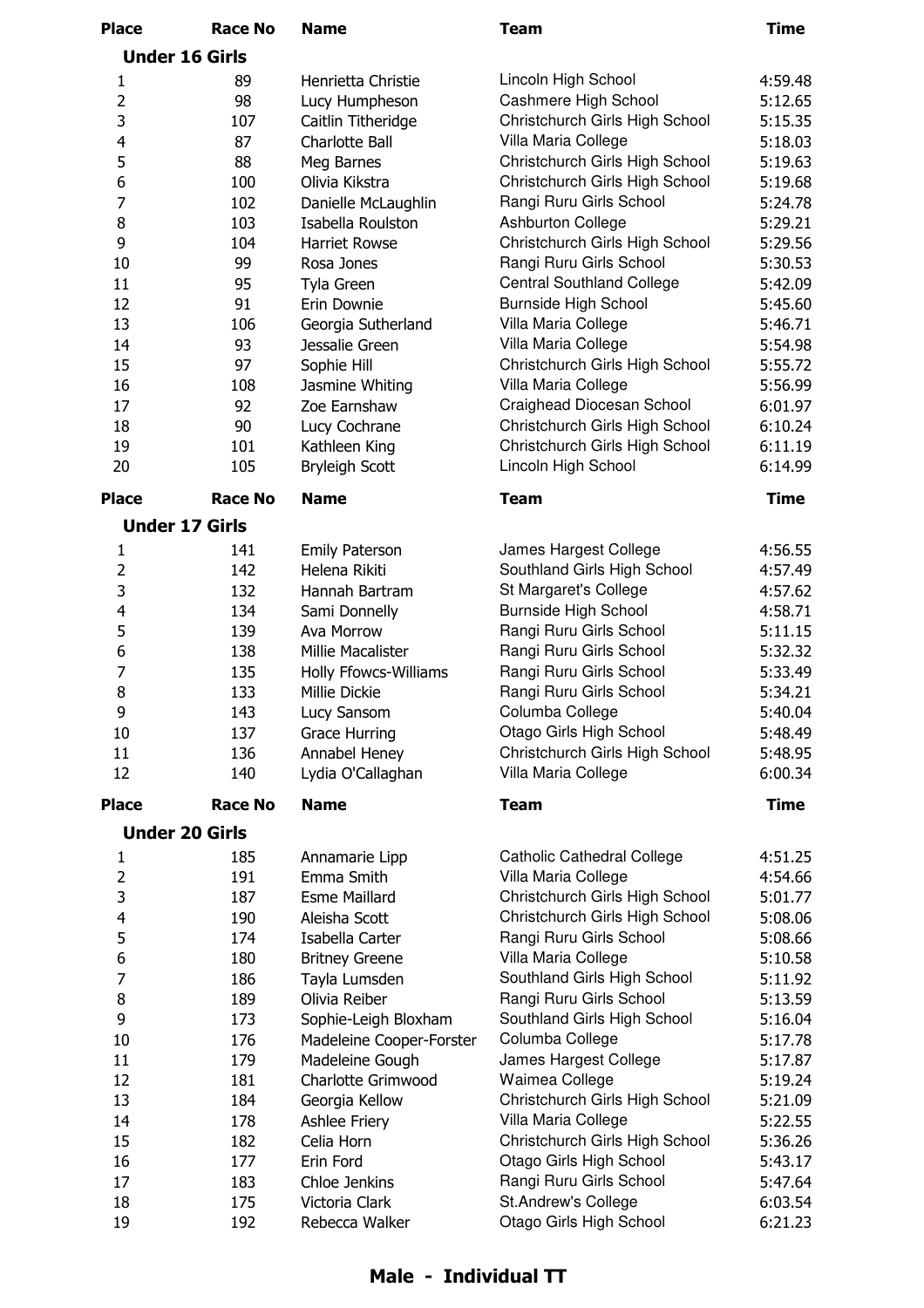| <b>Place</b>            | <b>Race No</b> | <b>Name</b>           | <b>Team</b>                       | <b>Time</b> |
|-------------------------|----------------|-----------------------|-----------------------------------|-------------|
| <b>Under 13 Boys</b>    |                |                       |                                   |             |
| 1                       | 15             | Hugh Straker          | <b>Bohally Intermediate</b>       | 5:35.03     |
| $\overline{2}$          | 4              | Art Aitken            | Medbury School                    | 5:43.77     |
| 3                       | 8              | Marshall Erwood       | James Hargest College             | 5:44.36     |
| $\overline{4}$          | 12             | Quade McLachlan       | <b>Cust School</b>                | 5:50.12     |
| 5                       | 14             | Ferg Sail             | <b>Sacred Heart School</b>        | 6:01.74     |
| 6                       | 16             | Jesse Willis          | Southland Boys High School        | 6:13.19     |
| $\overline{7}$          | 6              | Joseph Connolly       | Medbury School                    | 6:14.79     |
| 8                       | 5              | Robbie Cochrane       | Medbury School                    | 6:24.98     |
| 9                       | 11             | Ryder McGuigan        | Medbury School                    | 6:42.40     |
| 10                      | 7              | Max Cookeson          | Medbury School                    | 6:43.99     |
| 11                      | 9              | Nick Ferguson         | Medbury School                    | 6:44.85     |
| 12                      | 10             | Charlie Hegan         | Medbury School                    | 6:51.22     |
| 13                      | 225            | Thomas Audeau         | <b>Catholic Cathedral College</b> | 6:54.09     |
| <b>Place</b>            | <b>Race No</b> | <b>Name</b>           | <b>Team</b>                       | <b>Time</b> |
| <b>Under 14 Boys</b>    |                |                       |                                   |             |
| 1                       | 34             | Lewis McIntyre        | Christchurch Boys High School     | 5:22.43     |
| $\overline{2}$          | 37             | Ronan Shearing        | James Hargest College             | 5:28.84     |
| 3                       | 35             | Pearce Mote           | Sumner School                     | 5:38.20     |
| $\overline{\mathbf{r}}$ | 36             | D'Arcy Sanders        | Cobham Intermediate               | 5:43.52     |
| 5                       | 31             | Oli Aikawa            | Medbury School                    | 5:53.95     |
| 6                       | 33             | Hamish McFaull        | Christchurch Boys High School     | 6:01.90     |
| <b>Place</b>            | <b>Race No</b> | <b>Name</b>           | <b>Team</b>                       | <b>Time</b> |
| <b>Under 15 Boys</b>    |                |                       |                                   |             |
| 1                       | 71             | Kaio Lart             | Nelson College                    | 4:39.57     |
| $\overline{2}$          | 65             | Mitchel Fitzsimons    | Southland Boys High School        | 4:40.99     |
| 3                       | 85             | Michiel Van Heyningen | Christchurch Boys High School     | 4:43.98     |
| 4                       | 70             | Jack King             | <b>Cromwell College</b>           | 4:48.92     |
| 5                       | 58             | Michael Audeau        | <b>Christ's College</b>           | 4:50.36     |
| 6                       | 78             | Luke Price            | Kaiapoi High School               | 4:52.65     |
| $\overline{7}$          | 61             | James Corry           | Mountainview High School          | 4:57.94     |
| 8                       | 80             | <b>Maxwell Sail</b>   | Mountainview High School          | 4:58.11     |
| 9                       | 76             | Harry Medlicott       | Christchurch Boys High School     | 4:59.23     |
| 10                      | 72             | Ryan MacLeod          | Papanui High School               | 5:01.40     |
| 11                      | 75             | Ethan McLachlan       | Rangiora High School              | 5:06.67     |
| 12                      | 82             | Hayden Thompson       | Wakatipu High School              | 5:07.51     |
| 13                      | 59             | Morgan Borrie         | James Hargest College             | 5:09.39     |
| 14                      | 83             | Ethan Titheridge      | <b>Ashburton College</b>          | 5:10.23     |
| 15                      | 79             | Ethan Rose            | Darfield High School              | 5:10.58     |
| 16                      | 81             | Luke Smith            | Christchurch Boys High School     | 5:16.48     |
| 17                      | 84             | Jacob Turner          | Rangiora High School              | 5:21.83     |
| 18                      | 74             | Sam McGuffie          | Christchurch Boys High School     | 5:25.75     |
| 19                      | 68             | Liam Harrison         | Timaru Boys High School           | 5:38.08     |
| 20                      | 57             | <b>Thomas Allan</b>   | Timaru Boys High School           | 5:44.86     |
| 21                      | 66             | Enzo Gordon           | Christchurch Boys High School     | 5:46.77     |
| 22                      | 67             | Jonty Harris          | Christchurch Boys High School     | 5:50.04     |
| 23                      | 73             | Hunter Manson         | Christchurch Boys High School     | 6:07.19     |
| 24                      | 86             | Joe Wilson            | Riccarton High School             | 6:29.88     |
| 25                      | 77             | Gabe Mohs             | Christchurch Boys High School     | 7:13.97     |
| $\sim$                  | 60             | Luke Clatworthy       | Waimea College                    | 5:29.45     |

Rider 60 not placed, overgeared and permitted a start after correcting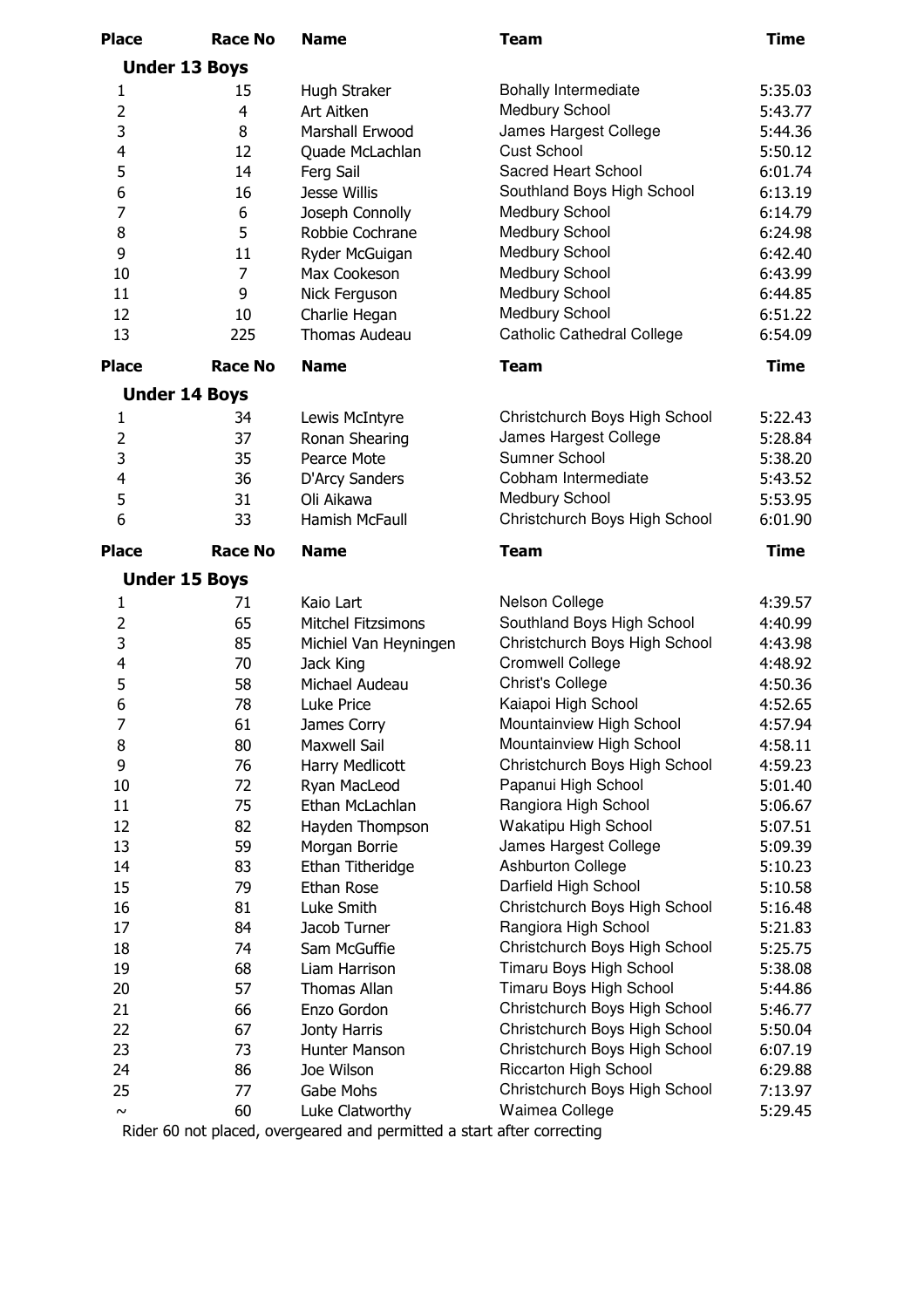| <b>Place</b>     | <b>Race No</b>       | <b>Name</b>              | <b>Team</b>                       | <b>Time</b> |
|------------------|----------------------|--------------------------|-----------------------------------|-------------|
|                  | <b>Under 16 Boys</b> |                          |                                   |             |
| 1                | 126                  | Laurence Pithie          | Christchurch Boys High School     | 4:19.82     |
| $\overline{2}$   | 131                  | <b>Guy Yarrell</b>       | Middleton Grange School           | 4:39.18     |
| 3                | 123                  | Abe O'Donnell            | Christchurch Boys High School     | 4:44.85     |
| 4                | 112                  | Liam Bunting             | Christchurch Boys High School     | 4:49.64     |
| 5                | 111                  | Navarh Brotherston       | Southland Boys High School        | 4:50.49     |
| $\boldsymbol{6}$ | 114                  | Jack Drage               | <b>Christ's College</b>           | 4:51.91     |
| $\overline{7}$   | 127                  | Reece Rush               | Lincoln High School               | 4:52.78     |
| 8                | 120                  | Sebastian Lipp           | <b>Catholic Cathedral College</b> | 4:57.04     |
| 9                | 118                  | Hunter Gough             | James Hargest College             | 4:57.61     |
| 10               | 128                  | Hamish Sadler            | Lincoln High School               | 4:58.59     |
| 11               | 113                  | Oliver Davidson          | <b>Ashburton College</b>          | 4:59.20     |
| 12               | 130                  | Jacob Willis             | Southland Boys High School        | 5:00.43     |
| 13               | 125                  | Matthew Ownsworth        | Cashmere High School              | 5:00.99     |
| 14               | 115                  | Sebastian Fergusson      | <b>Christ's College</b>           | 5:03.27     |
| 15               | 129                  | Ezra Williams-Gillies    | Shirley Boys High School          | 5:05.25     |
| 16               | 109                  | Zac Baker                | Christchurch Boys High School     | 5:16.28     |
| 17               | 110                  | <b>Blair Barnes-Page</b> | Christchurch Boys High School     | 5:20.93     |
| 18               | 116                  | Oscar Fossey             | Lincoln High School               | 5:25.29     |
| 19               | 117                  | Carl Frost               | Marlborough Boys College          | 5:32.37     |
| 20               | 119                  | Oliver Grayling          | Lincoln High School               | 5:47.45     |
| 21               | 124                  | Noah Olsen               | Christchurch Boys High School     | 5:52.10     |
| 22               | 121                  | Braedyn McKernan         | Christchurch Boys High School     | 6:04.44     |
|                  |                      |                          |                                   |             |
| <b>Place</b>     | <b>Race No</b>       | <b>Name</b>              | <b>Team</b>                       | <b>Time</b> |
|                  | <b>Under 17 Boys</b> |                          |                                   |             |
| 1                | 167                  | Griffyn Spencer          | Christchurch Boys High School     | 4:27.76     |
| $\overline{2}$   | 149                  | Logan Currie             | Christchurch Boys High School     | 4:34.57     |
| 3                | 155                  | Keegan Hornblow          | Nelson College                    | 4:34.78     |
| $\overline{4}$   | 164                  | Josh Rivett              | Christchurch Boys High School     | 4:34.85     |
| 5                | 166                  | <b>Conor Shearing</b>    | James Hargest College             | 4:38.08     |
| 6                | 170                  | Reuben Thompson          | Wakatipu High School              | 4:42.41     |
| $\overline{7}$   | 161                  | Samual Morris            | Mountainview High School          | 4:43.47     |
| 8                | 156                  | Hayden Jefferson         | Timaru Boys High School           | 4:43.59     |
| 9                | 171                  | <b>Brandon Thornley</b>  | Christchurch Boys High School     | 4:49.27     |
| 10               | 154                  | Louis Harris             | Otago Boys High School            | 4:51.59     |
| 11               | 158                  | Michael McKeegan         | Christchurch Boys High School     | 4:57.18     |
| 12               | 151                  | William Ferguson         | Christchurch Boys High School     | 5:00.78     |
| 13               | 162                  | Joshua Ocop-Coursey      | Christchurch Boys High School     | 5:02.43     |
| 14               | 172                  | Max Zhang                | Christchurch Boys High School     | 5:02.80     |
| 15               | 146                  | <b>Toby Buckner</b>      | <b>Riccarton High School</b>      | 5:04.04     |
| 16               | 165                  | Finn Rogers              | James Hargest College             | 5:07.92     |
| 17               | 152                  | Ronan Geraghty           | Otago Boys High School            | 5:13.14     |
| 18               | 163                  | Sam Ritchie              | Timaru Boys High School           | 5:18.41     |
| 19               | 160                  | Lukas Molnar             | Cashmere High School              | 5:19.07     |
| 20               | 150                  | Josh Edmond              | Christchurch Boys High School     | 5:23.38     |
| 21               | 147                  | Lucca Cameron            | Middleton Grange School           | 5:28.29     |
| 22               | 169                  | Harry Taylor             | Timaru Boys High School           | 5:39.15     |
| 23               | 148                  | James Chapman            | Christchurch Boys High School     | 5:46.60     |
| $\sim$           | 153                  | Angus Gilbertson         | Christchurch Boys High School     | 5:14.13     |
|                  |                      |                          |                                   |             |

Rider 153 not placed, overgeared and permitted a start after correcting